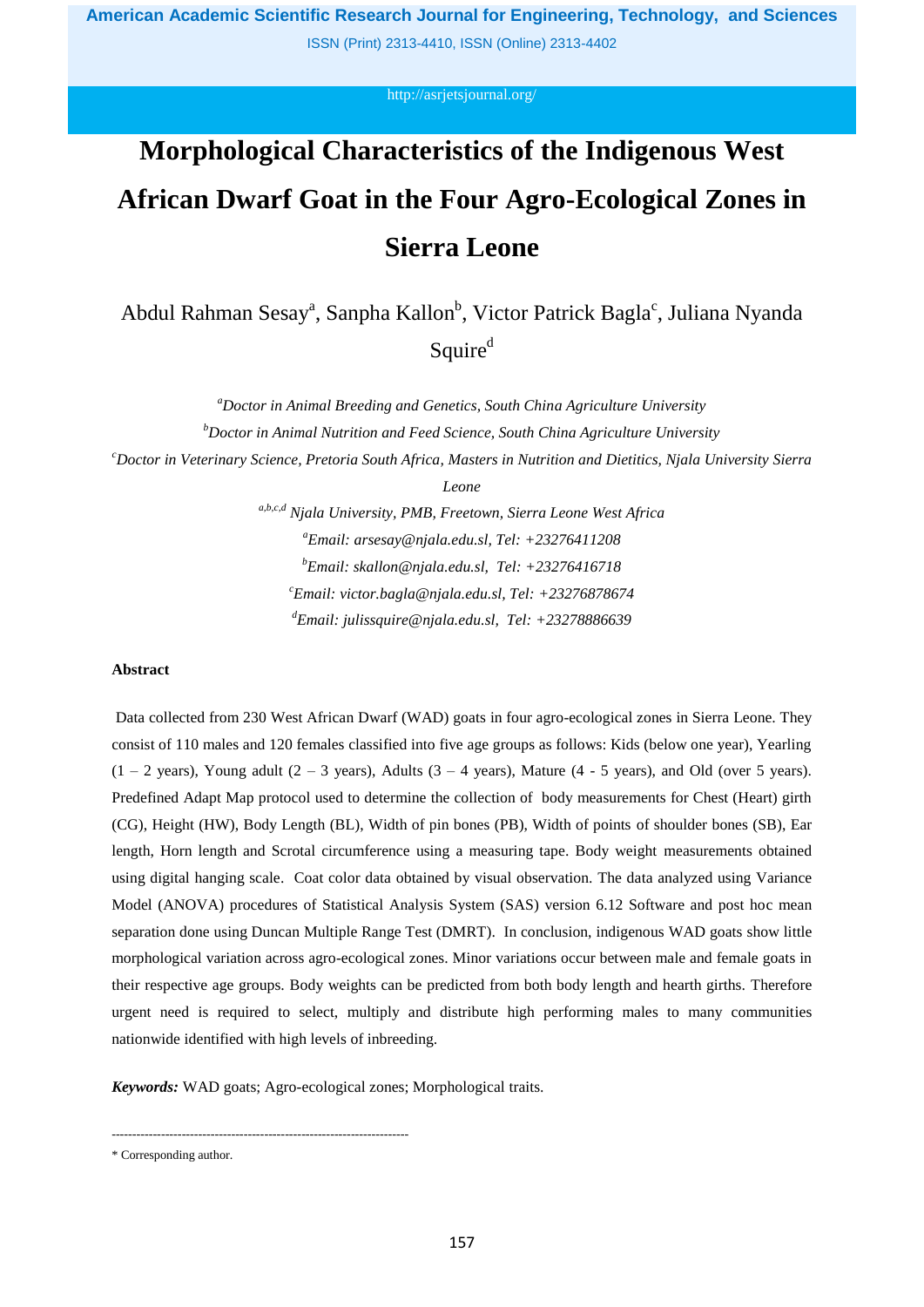## **1. Introduction**

Unlike many countries in the West Africa sub-region, there is limited available data on animal genetic resources in Sierra Leone which is often quite old dating back to the 1960s and 70s. A lot of changes have taken place since then in terms of agro-ecology and management system. The WAD goat is the only indigenous goat breed in Sierra Leone and until recently there has been an increase in crossbreeding of the WAD goat with other breeds obtained from the sub region and beyond.

West African dwarf goat are hardy, small, early maturing, prolific, non-seasonal breeder [1] and plump, measuring less than 50cm in height and weighing between  $20 - 25 \text{ kg} [2]$  and they are trypanosome tolerant.

West African dwarf goats possess the widest margin for adaptation amongst the ruminants[3] and have quite specific physiological properties that have made them acclimatize in the tropics easily. Their coat colour may vary from white, brown, black and sometimes various combinations of these colours. There could be presence or absence of wattle or beard in the breed. Majority of the studies on the West African dwarf goats were conducted in herds maintained at research stations [4]. Even though the extensive system of husbandry is the commonest type, little effort has been made in a way of characterizing and determining the adaptive and productive potential of these West African dwarf goats under the system. Characterizing the indigenous goats phenotypically is one of the cheapest, indirect and alternative ways of improving their productivity [5].

 phenotypic characterization of AnGR is the process of identifying distinct breed populations and describing their external and production characteristics in a given environment and under given management, taking into account the social and economic factors that affect them [6].

The objective of this study is to update information on the morphological characteristics of the indigenous WAD goat in the four agro-ecological zones in Sierra Leone.

## **2. Methodology**

A sample survey was conducted in order to collect primary data from the indigenous goat population (WAD goats) in the four agro-ecological zones in Sierra Leone: Coastal plains (CP); Savanna Woodland (SW); Transitional rainforest (TRF) and Rainforest (RF) in Sierra Leone.

A predefined Adapt Map protocol was used to determine the collection of body measurements for Chest (Heart) girth (CG), Height (HW), Body Length (BL), Width of pin bones (PB), Width of points of shoulder bones (SB), Ear length, Horn length and Scrotal circumference using a measuring tape. Body weight measurements were obtained using a digital hanging scale. Coat color data was obtained by visual observation. A total of 230 goats were sampled consisting of 110 males and 120 females classified into five age groups such as Kids (below one year), Yearling  $(1 – 2$  years), Young adult  $(2 – 3$  years), Adults  $(3 – 4$  years), Mature  $(4 – 5$  years), and Old (over 5 years) [7].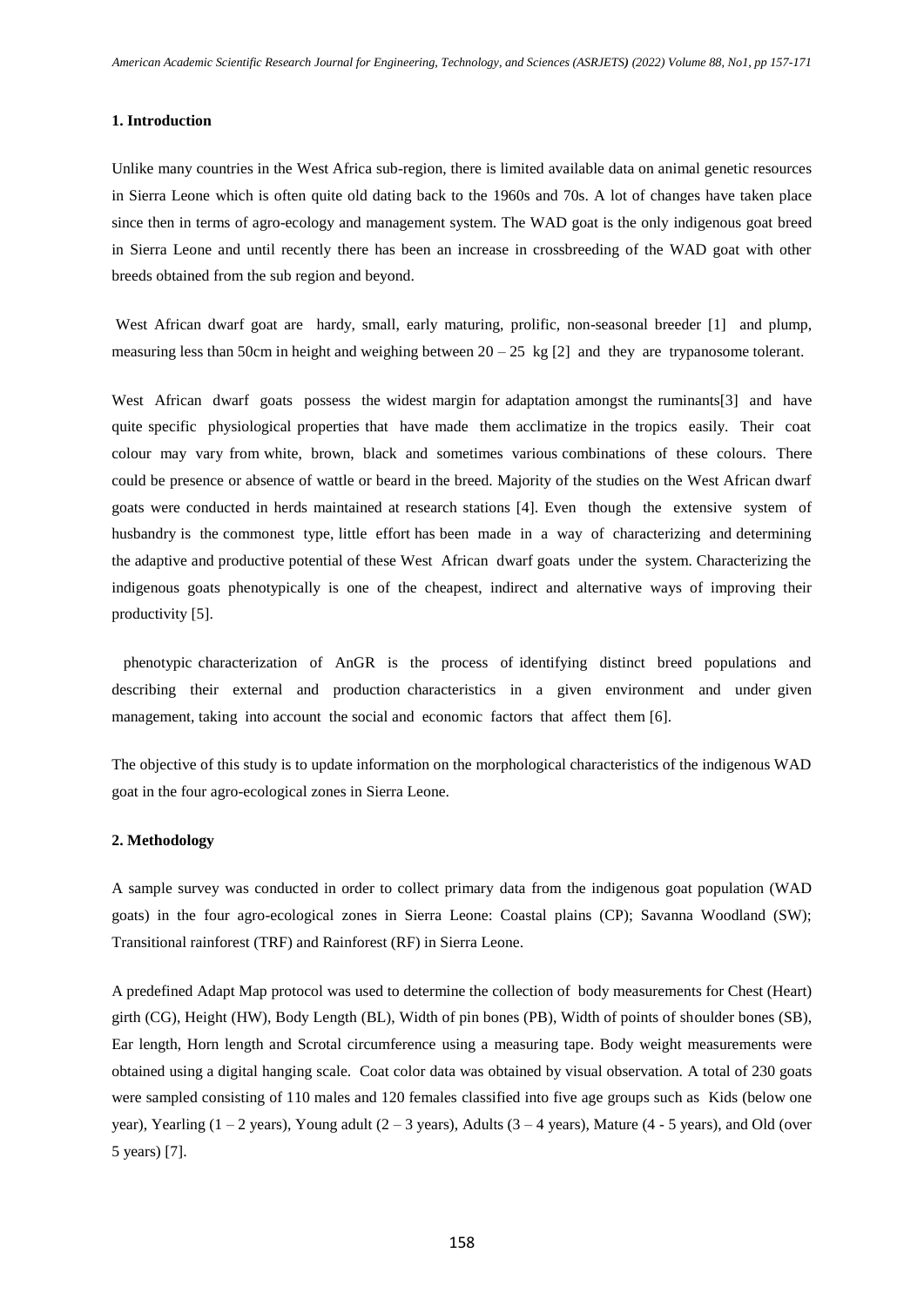Coat color distribution and the mean body length was measured and recorded. Correlation coefficients (r) between live weight and other body measurement traits were found

The data collected were analyzed with Analysis of Variance Model (ANOVA) procedures of the Statistical Analysis System (SAS) version 6.12 Software. Descriptive summary statistics were calculated and post hoc mean separation done using the Duncan Multiple Range Test (DMRT). Pearson correlation coefficient (r) values for the goat populations across the four ecological zones were also computed using same software to assess the relationship between body measurement traits. Finally, regression analyses were carried out to predict body weights of the goat populations from the various traits measured.

## **3. Results and discussion**

#### *3.1 Morphological characterization*

## *3.2 Coat color*

The most frequent coat color was plain black, followed by brown with black spots, plain brown and finally white with spots (Figure 1). The results show the same pattern with respect to coat color between and within these indigenous goat sampled. Similar coat pattern and color were also reported by other researchers in Africa[8, 9,] The color black is reported to have superior adaption to seasonal cold weather or cold nights as the black pigment helps them to warm up earlier than goats with other coat colors[10].



**Figure 1:** Coat color of goats sampled from the various agro-ecological zones

### *3.3. Body weight*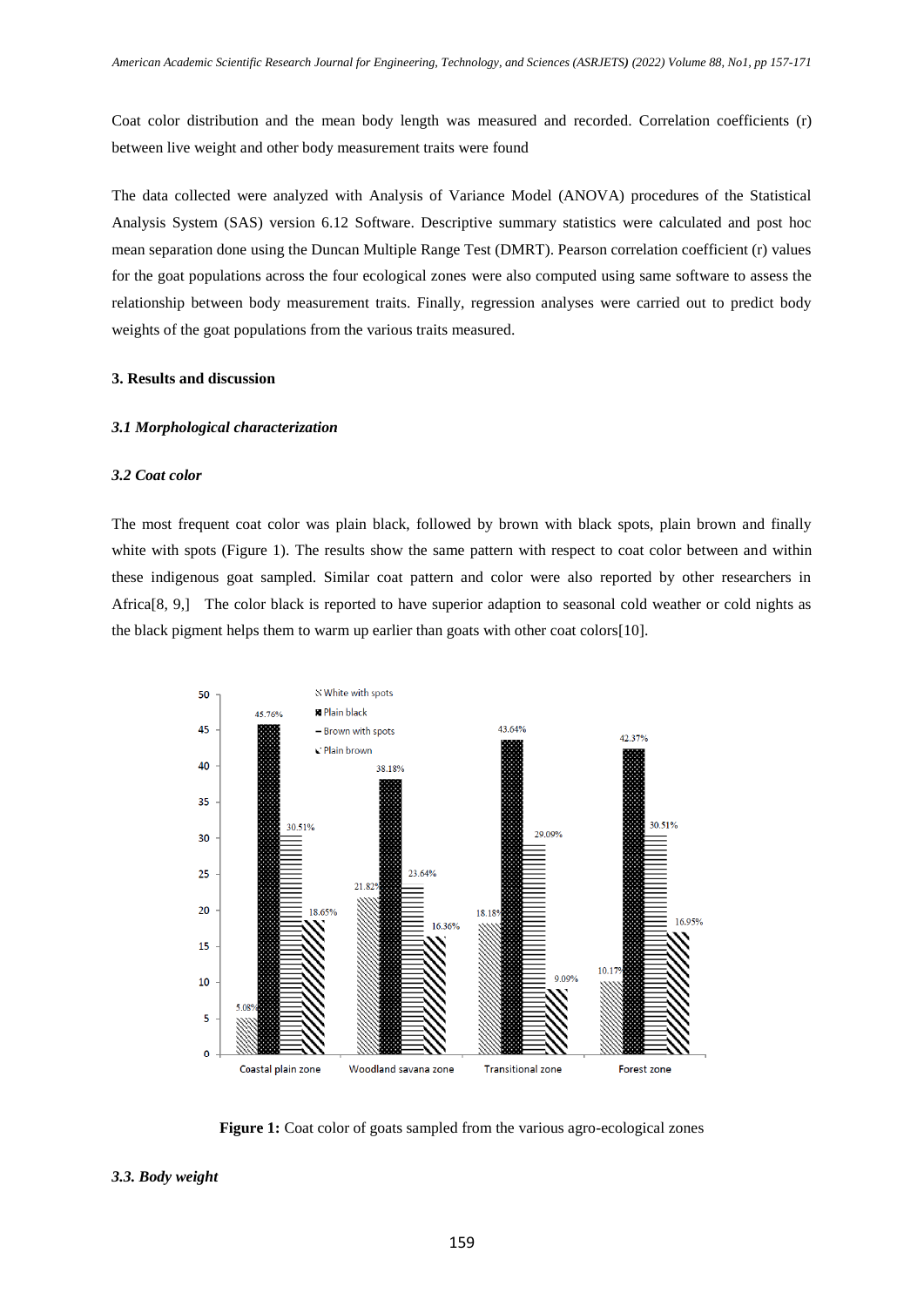Average body weight of goats under 1 year and the yearling (between 1 to 2 years) varied significantly (P < 0.05) among the male goat populations. The less than 1 year male kid goat (7.56 kg) and yearling (17.78kg) in the woodland savanna were significantly heavier than those from the other three agro-ecological zones (Table 1). There were also significant differences in female under 1 year kid goats, young adults (2 to 3 years) and mature adults (4 to 5 years). For the female under 1 year, kid goats from the woodland savanna were heavier (8.32kg) as compared to those from the other three zones. With respect to the young female adults (2 to 3 years), although goats from transitional zone were heavier (19.1Kg), but there was no significant difference in weight with those from the woodland savanna (17.80kg) (Table 1). Similarly, although mature goats from the forest zone were heavier (31.40Kg), but the differences in weight were not significant in matures goats from the coastal plains in Adonkia, Western area (31.08Kg). Overall mean weights increased with the age of the sampled goats.

| <b>Variables</b> | <b>Goat ecotypes</b> |                              |                                                       |                                          |                                               |                                     |                  |                        |
|------------------|----------------------|------------------------------|-------------------------------------------------------|------------------------------------------|-----------------------------------------------|-------------------------------------|------------------|------------------------|
|                  | <b>Sex</b>           | Age $(yr)$                   | AEZ1:<br>Coastal<br>plains<br>(Adonkia<br>Peninsular) | AEZ2:<br>Woodland<br>savanna<br>(Makeni) | AEZ3:<br><b>Transitional</b><br>zone (Bonthe) | AEZ4:<br>Forest<br>zone<br>(Kenema) | $\boldsymbol{P}$ | Overall<br><b>Mean</b> |
|                  |                      | Kid: under<br>1              | $5.40^{b}$                                            | $7.56^{\circ}$                           | $5.42^{b}$                                    | $5.66^{b}$                          | 0.0001           | $\overline{6.01}$      |
|                  |                      | Yearly :1-<br>$\overline{c}$ | $16.40^{ab}$                                          | $17.78^{a}$                              | $15.40^{b}$                                   | $16.54^{ab}$                        | 0.0531           | 16.53                  |
|                  |                      | Young<br>adult:2-3           | $18.52^{a}$                                           | $20.04^a$                                | $18.10^{a}$                                   | $18.12^{a}$                         | 0.1622           | 18.70                  |
|                  | Male                 | Adult:3-4                    | $20.14^{a}$                                           | $25.8^{\circ}$                           | $26.7^{\circ}$                                | $23.28^{a}$                         | 0.2067           | 23.98                  |
|                  |                      | Mature:4-<br>5               | $26.82^a$                                             | $27.72^a$                                | $27.58^{a}$                                   | $29.28^{\rm a}$                     | 0.4875           | 27.85                  |
|                  |                      | $\overline{Old:}$ over<br>5  | $31.6^a$                                              | $\frac{1}{2}$                            | $\Box$                                        | $31.02^a$                           | 0.7810           | 31.31                  |
|                  |                      |                              |                                                       |                                          |                                               |                                     |                  |                        |
| <b>Body</b>      |                      | Kid: under                   | $5.12^{b}$                                            | $8.32^{a}$                               | $5.16^{b}$                                    | $5.44^{b}$                          | 0.0019           | 6.01                   |
| weight<br>(kg)   |                      | Yearly :1-<br>2              | $14.96^{ab}$                                          | $17.00^a$                                | $14.86^{ab}$                                  | $14.30^{b}$                         | 0.1183           | 15.28                  |
|                  |                      | Young<br>adult:2-3           | $15.54^{b}$                                           | $17.80^{ab}$                             | $19.18^{a}$                                   | $15.48^{b}$                         | 0.0099           | 17.00                  |
|                  |                      | Adult:3-4                    | $25.44^{\rm a}$                                       | $26.12^{a}$                              | $25.52^{a}$                                   | $25.88^{a}$                         | 0.9402           | 25.74                  |
|                  | Female               | Mature:4-<br>5               | $31.08^{a}$                                           | $27.\overline{40}^{b}$                   | $24.06^{\circ}$                               | $31.40^a$                           | 0.0006           | 28.51                  |
|                  |                      | Old: over<br>5               | $28.56^a$                                             | $29.40^a$                                | $28.08^{a}$                                   | $29.34^{a}$                         | 0.7723           | 28.85                  |
|                  |                      | Adult:3-4                    | $10.00^a$                                             | $10.40^a$                                | $10.60^a$                                     | 10.80 <sup>a</sup>                  | 0.6515           | 10.45                  |
|                  |                      | Mature:4-<br>5               | 10.00 <sup>b</sup>                                    | $11.60^a$                                | $9.80^{b}$                                    | 9.80 <sup>b</sup>                   | 0.0607           | 10.30                  |
|                  |                      | Old: over<br>5               | $10.80^{a}$                                           | $11.80^{a}$                              | $11.40^a$                                     | $11.00^a$                           | 0.1935           | 11.00                  |

**Table 1:** Descriptive statistics for live body weight measurements for indigenous WAD goats

Means in the same row followed by the identical superscript are not significantly different from each other at 0.05 (DMRT)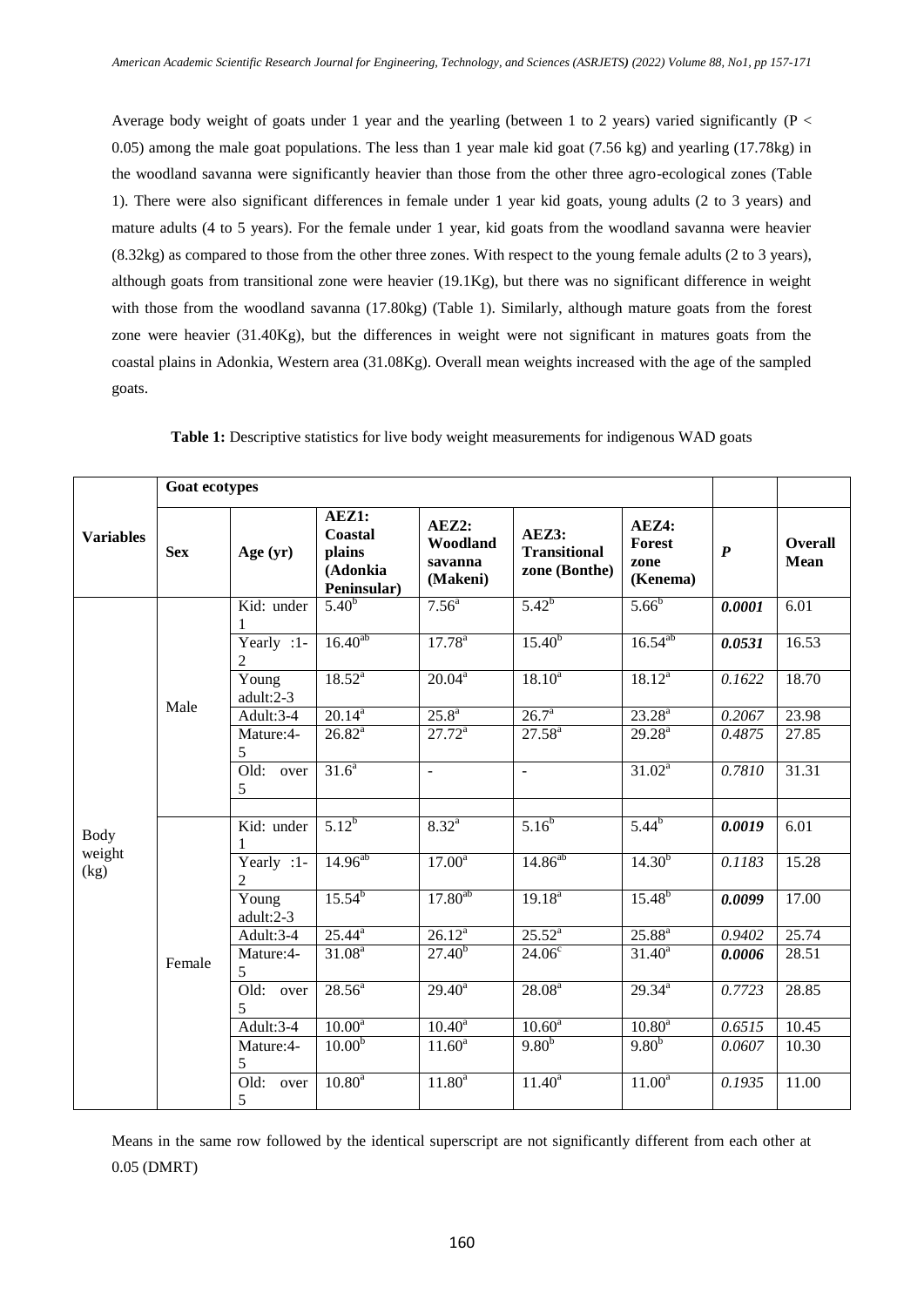# *3.4. Ear length*

Ear lengths were not significantly different across the age categories among male goats. However, in female goats, there were significant ( $P = 0.0001$ ) differences in ear length in kid goats under 1 year, with ear length being significantly longer (7.80 cm) in goats found in the woodland savanna (Table 2). Average ear length of yearling varied significantly ( $P = 0.0396$ ) among the female goat populations. Although ear length of yearling in the woodland savanna was significantly longer (9.80cm) comparatively, it was not significantly different from goats in the coastal plains (9.60cm) or from goats in the forest zone (Table 2).

|                  | <b>Goat ecotypes</b> |                            |                            |                              |                                      |                         |                  |                               |
|------------------|----------------------|----------------------------|----------------------------|------------------------------|--------------------------------------|-------------------------|------------------|-------------------------------|
| <b>Variables</b> | <b>Sex</b>           | Age $(yr)$                 | AEZ1:<br>Coastal<br>plains | AEZ2:<br>Woodland<br>savanna | AEZ3:<br><b>Transitional</b><br>zone | AEZ4:<br>Forest<br>zone | $\boldsymbol{P}$ | <b>Overall</b><br><b>Mean</b> |
|                  |                      | Kid: under<br>1            | $5.20^{\circ}$             | 5.60 <sup>a</sup>            | 5.40 <sup>a</sup>                    | 5.60 <sup>a</sup>       | 0.8578           | 5.45                          |
|                  |                      | Yearly: 1-2                | 5.80 <sup>b</sup>          | $10.00^{\circ}$              | $7.60^{ab}$                          | $9.40^{a}$              | 0.0692           | 8.20                          |
|                  | Male                 | Young<br>adult:2-3         | $9.40^{\circ}$             | $10.40^{\circ}$              | $10.60^{\circ}$                      | $9.40^{\circ}$          | 0.1871           | 9.95                          |
|                  |                      | Adult:3-4                  | $9.60^{\circ}$             | $10.60^{\circ}$              | $10.20^a$                            | $9.20^{\circ}$          | 0.1704           | 9.90                          |
|                  |                      | Mature: 4-5                | $10.20^a$                  | $10.80^{\circ}$              | $10.40^{a}$                          | $10.80^{\rm a}$         | 0.5790           | 10.55                         |
| Ear<br>length    |                      | Old: over $5$              | $11.60^a$                  | $\overline{a}$               | $\sim$                               | $11.80^a$               | 0.4502           | 11.70                         |
| (cm)             |                      |                            |                            |                              |                                      |                         |                  |                               |
|                  |                      | Kid: under<br>$\mathbf{1}$ | $5.40^{b}$                 | 7.80 <sup>a</sup>            | 5.00 <sup>b</sup>                    | $5.40^{b}$              | 0.0001           | 5.9                           |
|                  |                      | Yearly :1-2                | $9.60^{\circ}$             | $9.80^{\text{a}}$            | 8.00 <sup>b</sup>                    | $9.40^a$                | 0.0396           | 9.2                           |
|                  | Female               | Young<br>adult:2-3         | $10.00^{\circ}$            | $10.80^{\circ}$              | $10.40^{\circ}$                      | $9.60^{\circ}$          | 0.2048           | 10.2                          |
|                  |                      | Adult:3-4                  | $10.00^a$                  | $10.40^{\circ}$              | $10.60^{\circ}$                      | $10.80^{\circ}$         | 0.6515           | 10.45                         |
|                  |                      | Mature: 4-5                | 10.00 <sup>b</sup>         | $11.60^a$                    | $9.80^{b}$                           | $9.80^{b}$              | 0.0607           | 10.30                         |
|                  |                      | Old: over 5                | 10.80 <sup>a</sup>         | $11.80^{a}$                  | $11.40^a$                            | $11.00^{\overline{a}}$  | 0.1935           | 11.00                         |

**Table 2:** Descriptive statistics for ear length measurements for indigenous WAD goats

Means in the same row followed by the identical superscript are not significantly different from each other at 0.05 (DMRT)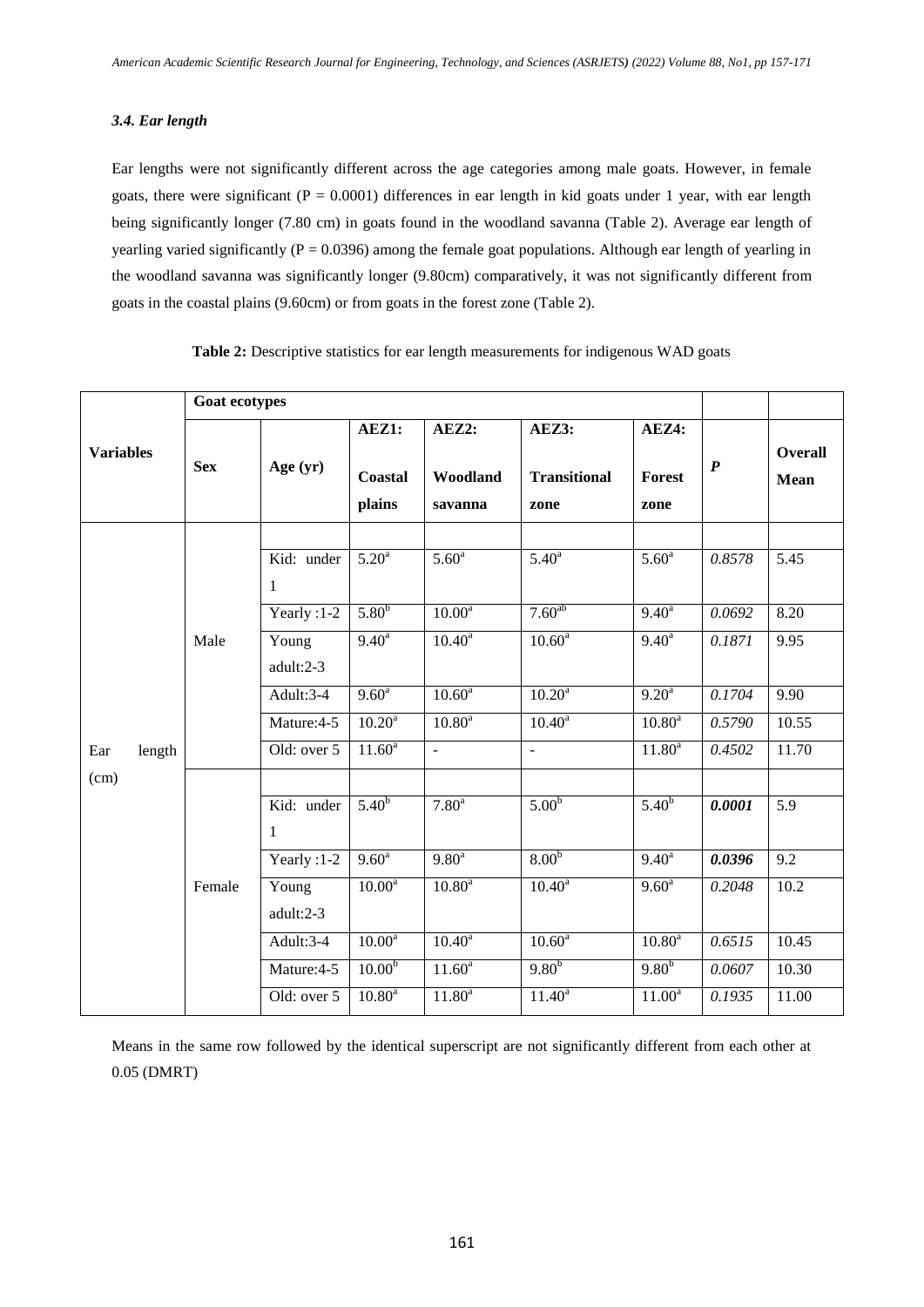## *3.5. Horn length*

Similar to ear length, differences in horn lengths were not significantly different across the age categories among male goats. However, in female goats, there were significant ( $P = 0.0090$ ) differences in ear length in kid goats under 1 year, with ear length being significantly longer (5.40 cm) in goats found in the transitional zone (Table 3). Average horn length of young adults between 2 to 3 years varied significantly ( $P = 0.0022$ ) among the female goat populations. Horn lengths were significantly longer (9.80cm) in goats from the woodland savanna, but not significantly different from the horn length in goats in transitional zone (9.40cm) (Table 3).

|                  | Goat ecotypes |                              |                                                       |                                          |                                                  |                                            |                  |                               |
|------------------|---------------|------------------------------|-------------------------------------------------------|------------------------------------------|--------------------------------------------------|--------------------------------------------|------------------|-------------------------------|
| <b>Variables</b> | <b>Sex</b>    | Age $(yr)$                   | AEZ1:<br>Coastal<br>plains<br>(Adonkia<br>Peninsular) | AEZ2:<br>Woodland<br>savanna<br>(Makeni) | AEZ3:<br><b>Transitional</b><br>zone<br>(Bonthe) | AEZ4:<br><b>Forest</b><br>zone<br>(Kenema) | $\boldsymbol{P}$ | <b>Overall</b><br><b>Mean</b> |
|                  |               | Kid:<br>under 1              | 4.20 <sup>a</sup>                                     | 4.80 <sup>a</sup>                        | 4.60 <sup>a</sup>                                | $4.00^{\rm a}$                             | 0.2761           | 4.4                           |
|                  |               | Yearly :1-<br>$\overline{c}$ | $8.40^{ab}$                                           | $9.20^{\text{a}}$                        | 7.60 <sup>b</sup>                                | $9.00^{\text{a}}$                          | 0.0756           | 8.55                          |
|                  | Male          | Young<br>adult:2-3           | 8.00 <sup>b</sup>                                     | $10.20^a$                                | 8.20 <sup>ab</sup>                               | $9.00^{ab}$                                | 0.1080           | 8.85                          |
|                  |               | Adult:3-4                    | $10.60^{\circ}$                                       | $9.60^{\circ}$                           | 8.80 <sup>a</sup>                                | $9.60^{\circ}$                             | 0.5514           | 9.50                          |
|                  |               | Mature:4-<br>5               | $10.60^{\rm a}$                                       | $11.20^{\overline{a}}$                   | $11.20^a$                                        | $10.60^{\rm a}$                            | 0.6472           | 10.90                         |
| Horn             |               | Old: over<br>5               | $11.60^a$                                             | $\blacksquare$                           | $\overline{\phantom{a}}$                         | $11.80^a$                                  | 0.4810           | 11.90                         |
| length           |               |                              |                                                       |                                          |                                                  |                                            |                  |                               |
| (cm)             |               | Kid:<br>under 1              | 3.80 <sup>b</sup>                                     | 3.40 <sup>b</sup>                        | 5.40 <sup>a</sup>                                | 4.20 <sup>b</sup>                          | 0.0090           | 4.2                           |
|                  |               | Yearly :1-<br>2              | $7.40^{\circ}$                                        | $8.40^{a}$                               | $8.40^{a}$                                       | 8.20 <sup>a</sup>                          | 0.7678           | 8.1                           |
|                  | Female        | Young<br>adult:2-3           | 7.00 <sup>b</sup>                                     | $9.40^{\circ}$                           | $9.80^{a}$                                       | 7.00 <sup>b</sup>                          | 0.0022           | $\overline{8.3}$              |
|                  |               | Adult:3-4                    | $10.40^{\rm a}$                                       | $10.60^{\text{a}}$                       | $10.00^{\overline{a}}$                           | $10.40^{\rm a}$                            | 07639            | 10.35                         |
|                  |               | Mature:4-<br>5               | $11.20^a$                                             | $11.40^a$                                | 9.60 <sup>b</sup>                                | 11.00 <sup>ab</sup>                        | 0.0815           | 10.80                         |
|                  |               | Old: over<br>5               | 10.80 <sup>ab</sup>                                   | $11.80^a$                                | 10.00 <sup>b</sup>                               | $11.60^{\circ}$                            | 0.0736           | 11.05                         |

**Table 3:** Descriptive statistics for horn length measurements for indigenous WAD goats

Means in the same row followed by the identical superscript are not significantly different from each other at 0.05 (DMRT)

## *3.6. Height at Withers*

There were also significant ( $p < 0.05$ ) variations in linear body measurements among the goat populations: goat in the transitional zone, with an average height of 53.40 cm (adult), 56.40 cm (mature adult) at withers in males was significantly taller than all goats from the other agro-ecological zones, while female goats from the same agro-ecological zone stated above were the tallest with 53.40 cm (adult) and 57.40cm (mature) height at withers (Table 4). Body size is a suitable criterion for classification since it gives clues to potential performance.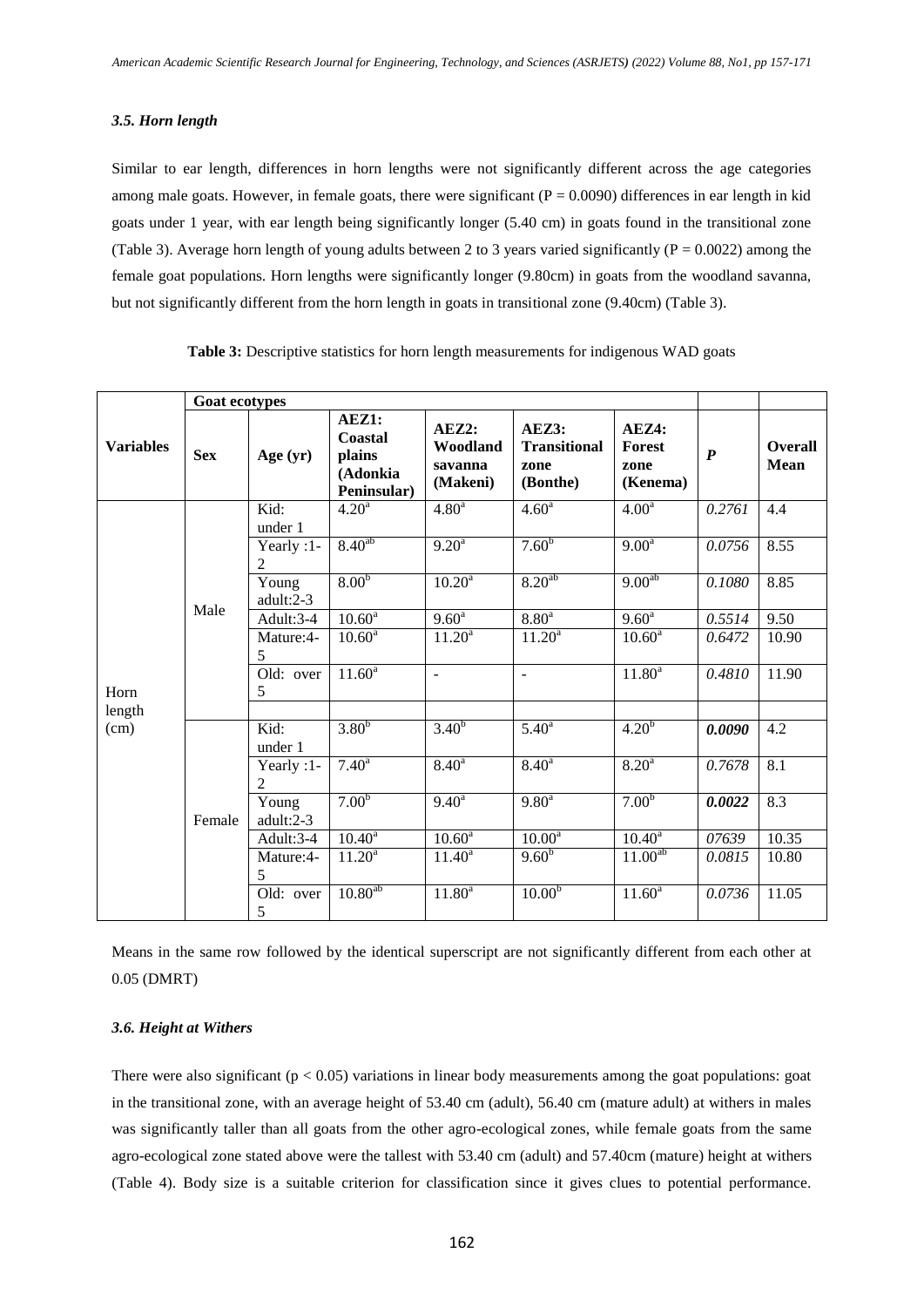Tropical goats are classified based on body size: large (>65 cm at the withers), small (51 to 65 cm) and dwarf  $(<50 cm)$  [11].

|                  | <b>Goat ecotypes</b> |                    |                                                             |                                          |                                                  |                                            |                  |                               |
|------------------|----------------------|--------------------|-------------------------------------------------------------|------------------------------------------|--------------------------------------------------|--------------------------------------------|------------------|-------------------------------|
|                  | <b>Sex</b>           | Age $(yr)$         | AEZ1:<br>Coastal<br>plains<br>(Adonkia<br><b>Peninsular</b> | AEZ2:<br>Woodland<br>savanna<br>(Makeni) | AEZ3:<br><b>Transitional</b><br>zone<br>(Bonthe) | AEZ4:<br><b>Forest</b><br>zone<br>(Kenema) | $\boldsymbol{P}$ | <b>Overall</b><br><b>Mean</b> |
|                  |                      | Kid: under         | $40.20^a$                                                   | 36.20 <sup>a</sup>                       | $39.00^a$                                        | $39.20^a$                                  | 0.2594           | 38.65                         |
|                  |                      | Yearly $:1-2$      | $47.40^a$                                                   | $45.40^{\circ}$                          | $50.00^{\rm a}$                                  | 47.20 <sup>a</sup>                         | 0.1929           | 47.50                         |
|                  |                      | Young<br>adult:2-3 | $47.20^{\rm a}$                                             | $49.80^a$                                | $48.00^a$                                        | $46.20^a$                                  | 0.4952           | 47.80                         |
| <b>Variables</b> |                      | Adult:3-4          | $47.\overline{00^b}$                                        | 48.00 <sup>b</sup>                       | $53.40^{\rm a}$                                  | $48.20^{b}$                                | 0.0214           | 49.15                         |
|                  |                      | Mature:4-5         | $50.00^{bc}$                                                | $52.40^{b}$                              | $56.40^{\circ}$                                  | $49.40^{\circ}$                            | 0.0005           | 52.05                         |
|                  |                      | Old: over 5        |                                                             | $\overline{\phantom{a}}$                 |                                                  |                                            | 0.4502           | 48.80                         |
|                  |                      | Kid: under         | $39.20^a$                                                   | $39.80^a$                                | $38.60^a$                                        | $38.60^a$                                  | 0.7399           | 39.05                         |
|                  |                      |                    |                                                             |                                          |                                                  |                                            |                  |                               |
|                  |                      | Yearling<br>$:1-2$ | $46.60^{\rm a}$                                             | 50.00 <sup>a</sup>                       | 50.00 <sup>a</sup>                               | $47.20^{\rm a}$                            | 0.3830           | 48.45                         |
|                  | Female               | Young<br>adult:2-3 | $49.00^a$                                                   | 54.20 <sup>a</sup>                       | $47.40^{\circ}$                                  | $47.20^{\rm a}$                            | 0.1312           | 49.45                         |
|                  |                      | Adult:3-4          | $44.80^{b}$                                                 | $45.80^{b}$                              | $53.40^a$                                        | $47.20^{b}$                                | 0.0054           | 47.80                         |
|                  |                      | Mature:4-5         | $50.20^{b}$                                                 | $55.40^{\circ}$                          | $57.40^{\rm a}$                                  | $49.60^{b}$                                | 0.0152           | 53.15                         |
|                  |                      | Old: over 5        | $49.60^{\circ}$                                             | $62.60^a$                                | 60.00 <sup>b</sup>                               | $50.00^{\circ}$                            | 0.0001           | 55.55                         |

**Table 4:** Descriptive statistics for height at withers measurements for indigenous WAD goats

Means in the same row followed by the identical superscript are not significantly different from each other at 0.05 (DMRT)

## *3.7. Heart girth*

The heart girth of male goat from the woodland savanna in northern Sierra Leone was significantly ( $P = 0.0586$ ) larger in under 1 year kid goat (34.40cm) than those from the other agro-ecological zones, with the exception of goat in the transitional zone (Table 5). The result is also true for young adult and adult male goats. Among the female goat population, there were significant differences in kid goats under 1 years ( $P = 0.0015$ ), young adults  $(P = 0.0195)$  and adults  $(P = 0.0015)$ . Like the results for the male goats, heart girths in female goats from both the woodland and transitional agro-ecological zones were not significantly different from each other (Table 5).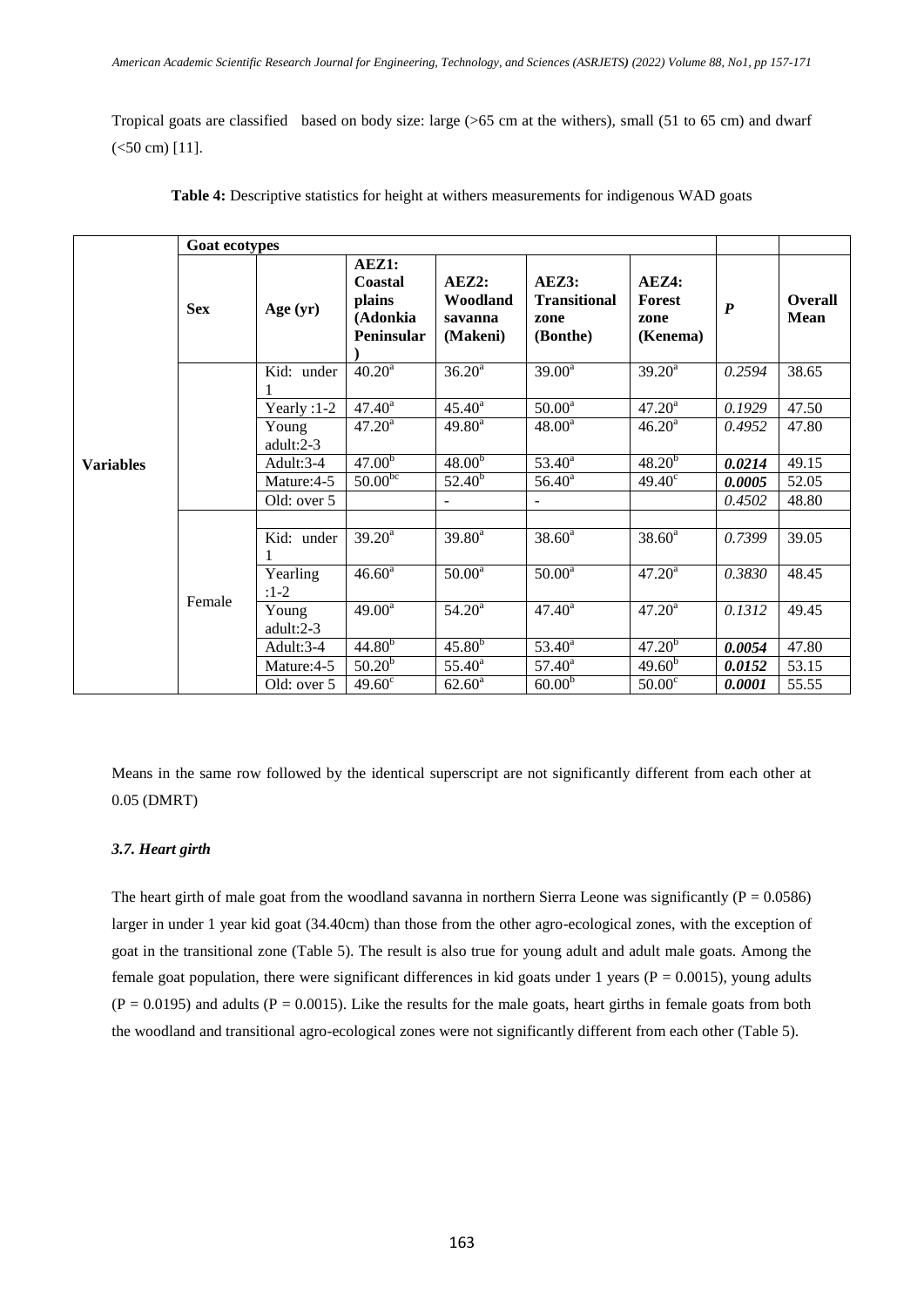|                  | <b>Goat ecotypes</b> |                       |                                                                             |                                          |                                                  |                                            |                  |                        |
|------------------|----------------------|-----------------------|-----------------------------------------------------------------------------|------------------------------------------|--------------------------------------------------|--------------------------------------------|------------------|------------------------|
| <b>Variables</b> | <b>Sex</b>           | Age $(yr)$            | AEZ1:<br>Coastal<br>plains<br>(Adonkia<br><b>Peninsula</b><br>$\mathbf{r})$ | AEZ2:<br>Woodland<br>savanna<br>(Makeni) | AEZ3:<br><b>Transitional</b><br>zone<br>(Bonthe) | AEZ4:<br><b>Forest</b><br>zone<br>(Kenema) | $\boldsymbol{P}$ | Overall<br><b>Mean</b> |
|                  |                      | Kid: under            | $33.60^{ab}$                                                                | $34.40^a$                                | $34.00^a$                                        | $31.\overline{60}^{\mathrm{b}}$            | 0.0586           | 33.40                  |
|                  | Male                 | Yearly $:1-2$         | 58.00 <sup>a</sup>                                                          | $61.40^a$                                | $60.80^a$                                        | $56.80^{a}$                                | 0.1890           | 59.25                  |
|                  |                      | Young<br>adult: $2-3$ | $49.80^{b}$                                                                 | $59.00^{\rm a}$                          | $58.40^a$                                        | $50.40^{b}$                                | 0.0283           | 54.40                  |
|                  |                      | Adult:3-4             | $55.\overline{60}^{\overline{b}}$                                           | $62.20^a$                                | $60.\overline{60}^{ab}$                          | $55.\overline{60}^{\overline{b}}$          | 0.0476           | 58.50                  |
|                  |                      | Mature:4-5            | $59.40^{\circ}$                                                             | $59.20^{\circ}$                          | $60.40^{\rm a}$                                  | $59.40^{\circ}$                            | 0.9482           | 59.60                  |
| Hearth<br>girth  |                      | Old: over 5           | $48.80^a$                                                                   | $\blacksquare$                           | $\blacksquare$                                   | $48.80^a$                                  | 0.7810           | 63.70                  |
| (cm)             |                      |                       |                                                                             |                                          |                                                  |                                            |                  |                        |
|                  |                      | Kid: under            | $37.80^a$                                                                   | 38.80a                                   | 33.40a                                           | 33.20a                                     | 0.0015           | 35.80                  |
|                  |                      | Yearly $:1-2$         | $54.60^{\rm a}$                                                             | 58.20a                                   | 60.20a                                           | 54.40a                                     | 0.3330           | 56.85                  |
|                  | Female               | Young<br>adult:2-3    | 54.20 <sup>b</sup>                                                          | 62.80a                                   | 57.40ab                                          | 54.80b                                     | 0.0195           | 57.30                  |
|                  |                      | Adult:3-4             | $57.40^{\circ}$                                                             | 59.60a                                   | 58.80a                                           | 49.00b                                     | 0.0015           | 56.20                  |
|                  |                      | Mature:4-5            | $59.40^{\circ}$                                                             | 56.80a                                   | 58.40a                                           | 58.80a                                     | 0.6984           | 58.35                  |
|                  |                      | Old: over 5           | $61.40^a$                                                                   | 57.00b                                   | 57.80ab                                          | 61.80a                                     | 0.0499           | 59.50                  |

# Table 5: Descriptive statistics for heart girth measurements for indigenous WAD goats

Means in the same row followed by the identical superscript are not significantly different from each other at 0.05 (DMRT)

# *3.8. Scrotal circumference*

Table 6: Descriptive statistics for scrotal circumference measurements for indigenous WAD goats

|                         | <b>Goat ecotypes</b> |                    |                                                             |                                           |                                                      |                                           |                           |                         |
|-------------------------|----------------------|--------------------|-------------------------------------------------------------|-------------------------------------------|------------------------------------------------------|-------------------------------------------|---------------------------|-------------------------|
| <b>Variables</b>        | <b>Sex</b>           | Age (yr)           | AEZ1:<br>Coastal<br>plains<br>(Adonkia<br><b>Peninsular</b> | AEZ2:<br>Woodlan<br>d savanna<br>(Makeni) | AEZ3:<br><b>Transitiona</b><br>L<br>zone<br>(Bonthe) | AEZ4:<br><b>Forest</b><br>zone<br>(Kenema | $\boldsymbol{P}$          | <b>Overal</b><br>l Mean |
|                         | Mal<br>e             | Kid:<br>under 1    | 8.40bc                                                      | 10.20a                                    | 9.40ab                                               | 7.80c                                     | 0.002<br>5                | 8.95                    |
|                         |                      | Yearly<br>$:1-2$   | 17.00a                                                      | 18.80a                                    | 13.60b                                               | 17.40a                                    | 0.002<br>$\boldsymbol{4}$ | 16.70                   |
| Scrotal<br>circumferenc |                      | Young<br>adult:2-3 | 19.60a                                                      | 20.00a                                    | 18.40a                                               | 19.00a                                    | 0.663<br>6                | 19.25                   |
| e                       |                      | Adult: $3-4$       | 20.80a                                                      | 21.80a                                    | 20.80a                                               | 20.20a                                    | 0.321<br>$\mathfrak{Z}$   | 20.90                   |
|                         |                      | Mature:4<br>$-5$   | 20.40b                                                      | 22.60a                                    | 21.20ab                                              | 21.20ab                                   | 0.104<br>9                | 21.35                   |
|                         |                      | Old: over<br>5     | 22.20a                                                      |                                           |                                                      | 21.80a                                    | 0.650<br>2                | 22.00                   |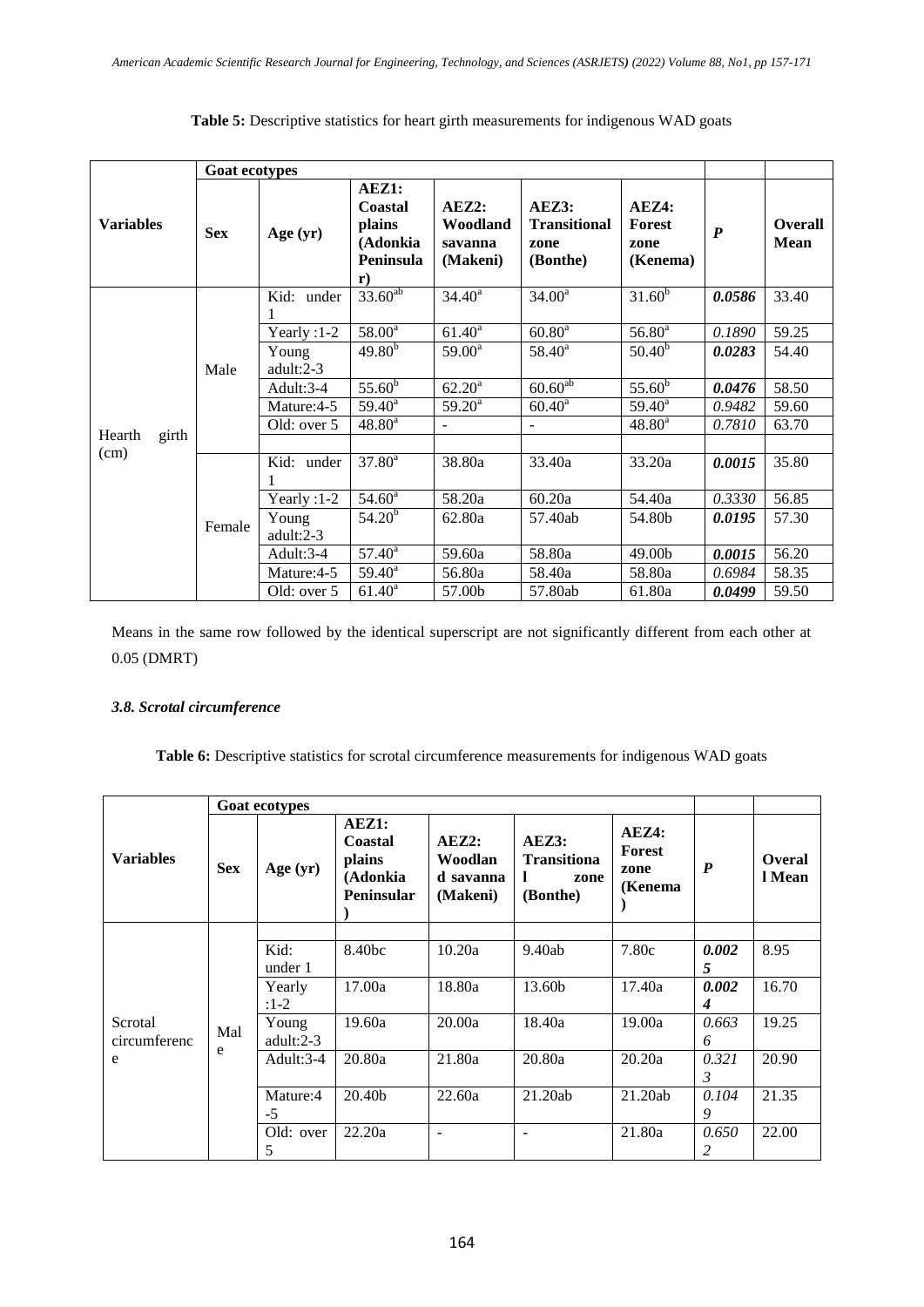There were significant differences in scrotal circumference in kid goats ( $P = 0.0025$ ) and yearling ( $P = 0.0024$ ); with goats from the woodland savanna having the largest scrotal circumference (10.20cm). In the yearlings, goats from the transitional zone had the smallest scrotal circumference (13.60cm); whilst, no significant differences were observed in the scrotal circumferences of goats from the other agro-ecological zones (Table 6).

Means in the same row followed by the identical superscript are not significantly different from each other at 0.05 (DMRT)

#### *3.9. Shoulder point*

In the male goat population, there were significant differences in shoulder points in adults ( $P = 0.0441$ ) and mature ( $P = 0.0001$ ); with goats from the woodland savanna having the widest shoulder points, though not significantly different from the shoulder points of goats from the transitional zone (Table 7). Similar results were also observed in female goats, with significant differences in shoulder points in kids ( $P = 0.0011$ ), young adults (P = 0.0489), adults (P = 0.0079), mature (P = 0.0001) as well as those over 5 years old (P= 0.0001) (Table 7). Again, goats from the woodland savanna predominate; though not significantly different from female goats from the transitional zone (Table 7).

|                  | <b>Goat ecotypes</b> |                              |                                                       |                                          |                                                  |                                     |                  |                        |
|------------------|----------------------|------------------------------|-------------------------------------------------------|------------------------------------------|--------------------------------------------------|-------------------------------------|------------------|------------------------|
| <b>Variables</b> | <b>Sex</b>           | Age $(yr)$                   | AEZ1:<br>Coastal<br>plains<br>(Adonkia<br>Peninsular) | AEZ2:<br>Woodland<br>savanna<br>(Makeni) | AEZ3:<br><b>Transitional</b><br>zone<br>(Bonthe) | AEZ4:<br>Forest<br>zone<br>(Kenema) | $\boldsymbol{P}$ | <b>Overall</b><br>Mean |
|                  |                      | Kid: under                   | 7.00a                                                 | 7.80a                                    | 6.60a                                            | 7.00a                               | 0.2106           | 7.10                   |
|                  | Male                 | Yearly :1-<br>$\mathfrak{D}$ | 13.00a                                                | 13.20a                                   | 13.80a                                           | 13.60a                              | 0.5723           | 13.40                  |
|                  |                      | Young<br>adult:2-3           | 13.20a                                                | 14.20a                                   | 12.80a                                           | 13.40a                              | 0.2217           | 13.40                  |
|                  |                      | Adult:3-4                    | 12.60c                                                | 15.80a                                   | 15.20ab                                          | 13.20bc                             | 0.0441           | 14.20                  |
|                  |                      | Mature:4-<br>5               | 14.60b                                                | 20.80a                                   | 22.20a                                           | 14.80b                              | 0.0001           | 18.10                  |
| Shoulder         |                      | Old: over<br>5               | 13.40a                                                | $\bar{\phantom{a}}$                      | $\blacksquare$                                   | 14.00a                              | 0.7850           | 13.70                  |
| point (cm)       |                      | Kid: under<br>1              | 8.00b                                                 | 9.40b                                    | 6.20c                                            | 8.00b                               | 0.0011           | 7.90                   |
|                  |                      | Yearly $:1$ -<br>2           | 12.80a                                                | 13.40a                                   | 13.00a                                           | 12.60a                              | 0.6649           | 12.95                  |
|                  | Female               | Young<br>adult:2-3           | 12.80ab                                               | 13.40a                                   | 13.80a                                           | 11.80b                              | 0.0489           | 12.95                  |
|                  |                      | Adult:3-4                    | 11.80b                                                | 14.00a                                   | 14.00a                                           | 11.60b                              | 0.0079           | 12.85                  |
|                  |                      | Mature:4-<br>5               | 13.60b                                                | 20.80a                                   | 22.00a                                           | 14.00b                              | 0.0001           | 17.60                  |
|                  |                      | Old: over<br>5               | 12.60b                                                | 21.40a                                   | 20.80a                                           | 12.80b                              | 0.0001           | 16.90                  |

**Table 7:** Descriptive statistics for shoulder point measurements for indigenous WAD goats

Means in the same row followed by the identical superscript are not significantly different from each other at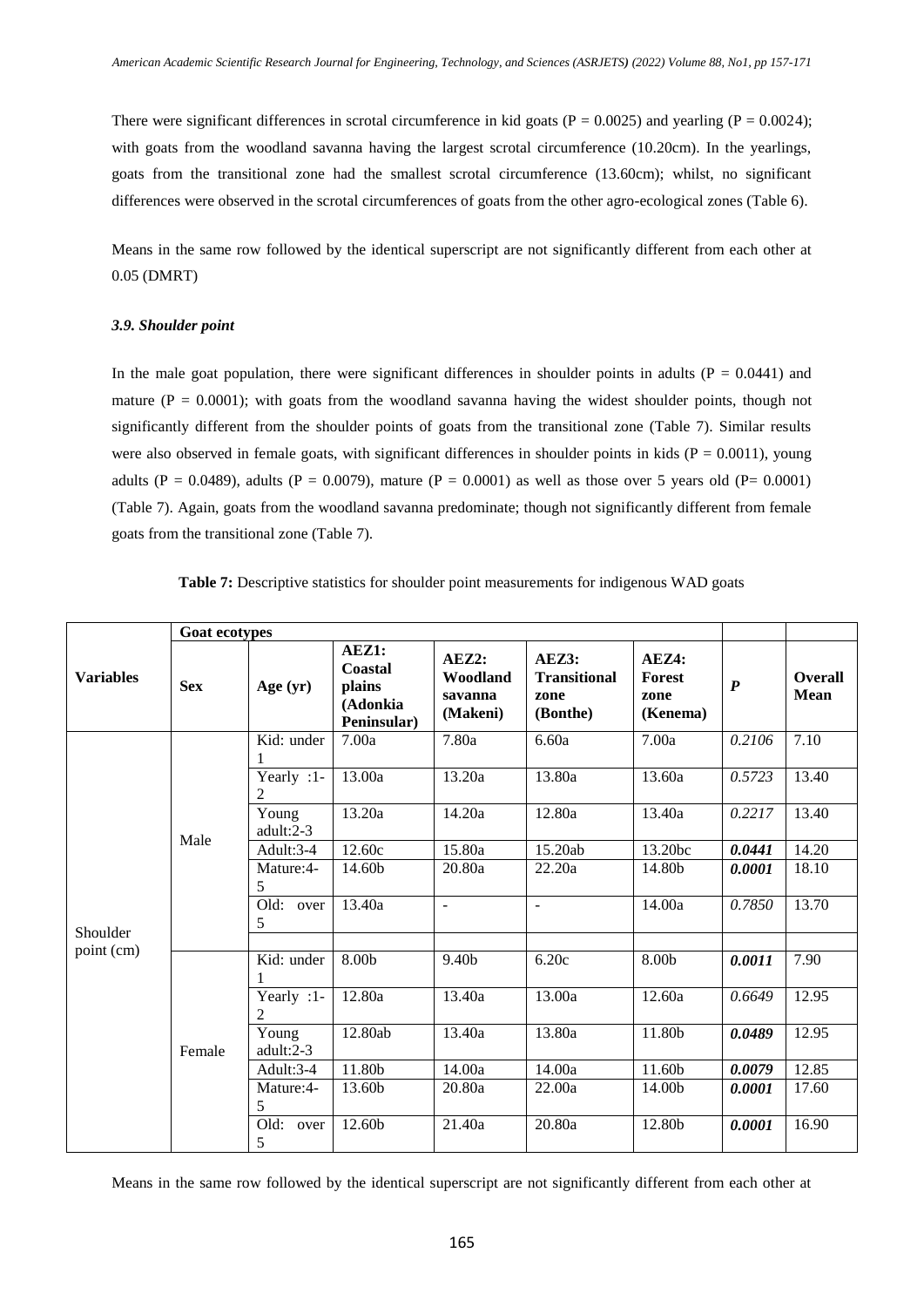## 0.05 (DMRT)

## *3.10. Pin bone width*

The results for pin bone width are similar to those already reported for the shoulder point. In male goats, there were significant differences in young adults ( $P = 0.0087$ ) and mature goats ( $P = 0.0090$ ). In female goat population, significant ( $P < 0.05$ ) differences were observed in all age categories with the exception of adult aged 3 to 4 years (Table 8).

|                  | <b>Goat ecotypes</b> |                    |                                                       |                                          |                                                  |                                            |                  |                               |
|------------------|----------------------|--------------------|-------------------------------------------------------|------------------------------------------|--------------------------------------------------|--------------------------------------------|------------------|-------------------------------|
| <b>Variables</b> | <b>Sex</b>           | Age $(yr)$         | AEZ1:<br>Coastal<br>plains<br>(Adonkia<br>Peninsular) | AEZ2:<br>Woodland<br>savanna<br>(Makeni) | AEZ3:<br><b>Transitional</b><br>zone<br>(Bonthe) | AEZ4:<br><b>Forest</b><br>zone<br>(Kenema) | $\boldsymbol{P}$ | <b>Overall</b><br><b>Mean</b> |
|                  |                      |                    |                                                       |                                          |                                                  |                                            |                  |                               |
|                  |                      | Kid:<br>under 1    | 12.80ab                                               | 13.40a                                   | 12.00b                                           | 11.80b                                     | 0.0786           | 12.50                         |
|                  | Male                 | Yearly :1-<br>2    | 15.20a                                                | 16.20a                                   | 16.40a                                           | 15.60a                                     | 0.4147           | 15.85                         |
|                  |                      | Young<br>adult:2-3 | 18.80a                                                | 18.20a                                   | 16.00b                                           | 18.20a                                     | 0.0087           | 17.80                         |
|                  |                      | Adult:3-4          | 19.80a                                                | 19.80a                                   | 18.40a                                           | 19.40a                                     | 0.2589           | 19.35                         |
|                  |                      | Mature:4-<br>5     | 20.60b                                                | 21.40b                                   | 24.20a                                           | 20.40b                                     | 0.0090           | 21.65                         |
| Pin<br>bone      |                      | Old: over<br>5     | 20.20a                                                | $\blacksquare$                           | $\blacksquare$                                   | 20.00a                                     | 0.2513           | 20.10                         |
| width (cm)       |                      |                    |                                                       |                                          |                                                  |                                            |                  |                               |
|                  |                      | Kid:<br>under 1    | 13.00b                                                | 15.00a                                   | 12.00b                                           | 11.80b                                     | 0.0034           | 12.95                         |
|                  |                      | Yearly :1-<br>2    | 19.20a                                                | 19.60a                                   | 14.60b                                           | 15.80b                                     | 0.0001           | 17.30                         |
|                  | Female               | Young<br>adult:2-3 | 19.80a                                                | 20.00a                                   | 16.80b                                           | 19.60b                                     | 0.0012           | 19.05                         |
|                  |                      | Adult:3-4          | 19.20a                                                | 18.80a                                   | 17.80a                                           | 19.20a                                     | 0.6234           | 18.75                         |
|                  |                      | Mature:4-<br>5     | 19.60b                                                | 23.40a                                   | 25.00a                                           | 20.40b                                     | 0.0002           | 22.10                         |
|                  |                      | Old: over<br>5     | 18.60b                                                | 22.40a                                   | 20.80ab                                          | 18.60b                                     | 0.0065           | 20.10                         |

Table 8: Descriptive statistics for pin bone width measurements for indigenous WAD goats

Means in the same row followed by the identical superscript are not significantly different from each other at 0.05 (DMRT)

## *3.11. Body length*

The body length of male goat from the woodland savanna was significantly different ( $P = 0.0203$ ) for kid goat (34.80cm) than those from the other agro-ecological zones, with the exception of goat in the transitional zone (Table 9). But for young adults, goats from the transitional zone had a significantly larger body length (56.00cm). Among the female goat population, there were significant differences in kid ( $P = 0.0057$ ), yearling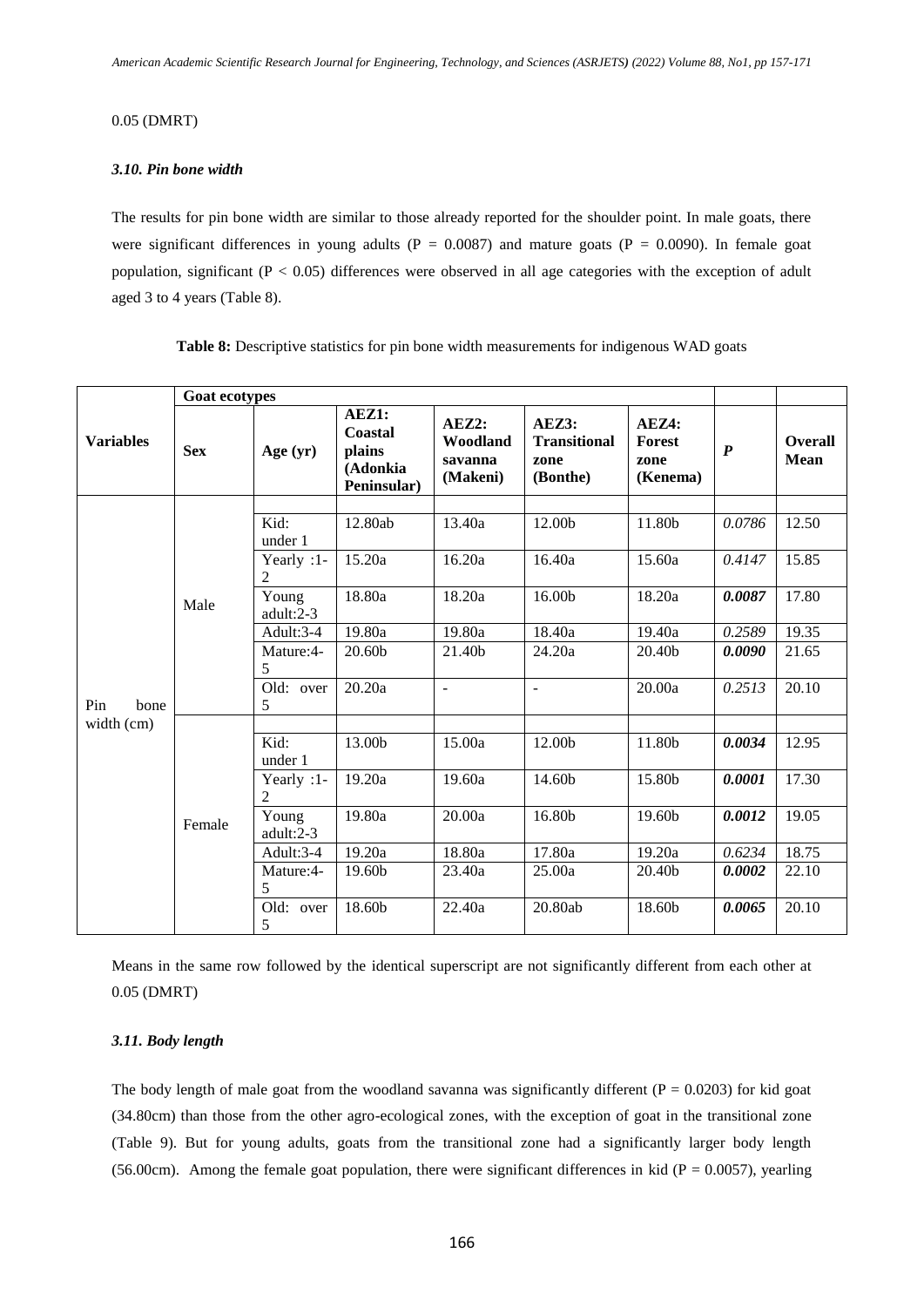$(P = 0.0045)$ , young adults  $(P = 0.0019)$  and adults over 5 years  $(P = 0.0001)$ . Like the results for the male goats, body length in female goats from both the woodland and transitional agro-ecological zones were not significantly different from each other (Table 9).

The results of the body length and body weight seems to correspond with each other, and it had been reported that heart girth and live body weight show that the body weight of goats can be predicted from heart girth measurements of goats, which is in agreement with other findings[12,13,14] (Sowande and his colleagues 2010; Cam and his colleagues 2010 Khan H, Muhammed, 2006).

|                  | Goat ecotypes |                              |                                                       |                                          |                                                  |                                            |                  |                               |
|------------------|---------------|------------------------------|-------------------------------------------------------|------------------------------------------|--------------------------------------------------|--------------------------------------------|------------------|-------------------------------|
| <b>Variables</b> | <b>Sex</b>    | Age $(yr)$                   | AEZ1:<br>Coastal<br>plains<br>(Adonkia<br>Peninsular) | AEZ2:<br>Woodland<br>savanna<br>(Makeni) | AEZ3:<br><b>Transitional</b><br>zone<br>(Bonthe) | AEZ4:<br><b>Forest</b><br>zone<br>(Kenema) | $\boldsymbol{P}$ | <b>Overall</b><br><b>Mean</b> |
|                  |               | Kid: under<br>$\mathbf{1}$   | 31.40ab                                               | 34.80a                                   | 34.80a                                           | 29.00 <sub>b</sub>                         | 0.0203           | 32.50                         |
|                  | Male          | Yearly :1-<br>$\overline{2}$ | 47.60c                                                | 52.20b                                   | 56.00a                                           | 46.00c                                     | 0.0001           | 50.45                         |
|                  |               | Young<br>adult:2-3           | 47.40a                                                | 47.60a                                   | 51.40a                                           | 47.60a                                     | 0.3787           | 48.50                         |
|                  |               | Adult:3-4                    | 51.60b                                                | 50.20b                                   | 59.40a                                           | 44.20c                                     | 0.0002           | 51.35                         |
|                  |               | Mature:4-<br>5               | 54.60ab                                               | 53.40b                                   | 59.60a                                           | 53.20b                                     | 0.0882           | 55.25                         |
| Body length      |               | Old: over<br>5               | 52.00a                                                | $\overline{a}$                           | $\Box$                                           | 51.80a                                     | 0.4702           | 51.90                         |
| (cm)             |               | Kid: under<br>$\mathbf{1}$   | 40.00a                                                | $40.60^{\circ}$                          | $34.00^{b}$                                      | $35.80^{b}$                                | 0.0057           | 37.60                         |
|                  |               | Yearly :1-<br>$\overline{2}$ | $48.60^{b}$                                           | $49.80^{b}$                              | $54.60^{\circ}$                                  | $45.60^{b}$                                | 0.0045           | 49.65                         |
|                  | Female        | Young<br>adult:2-3           | $45.60^{b}$                                           | $51.40^a$                                | $54.60^{\circ}$                                  | $46.00^{b}$                                | 0.0019           | 49.40                         |
|                  |               | Adult:3-4                    | $57.00^{\circ}$                                       | $57.00^{\circ}$                          | $58.20^a$                                        | $59.60^{\circ}$                            | 0.3609           | 57.95                         |
|                  |               | Mature:4-<br>5               | $54.20^{\circ}$                                       | $55.40^{\circ}$                          | $59.00^a$                                        | $53.40^a$                                  | 0.1745           | 55.50                         |
|                  |               | $\overline{Old}$ : over<br>5 | $51.00^{\circ}$                                       | $61.40^a$                                | $59.80^{a}$                                      | $54.60^{b}$                                | 0.0001           | 56.70                         |

**Table 9:** Descriptive statistics for body length width measurements for indigenous WAD goats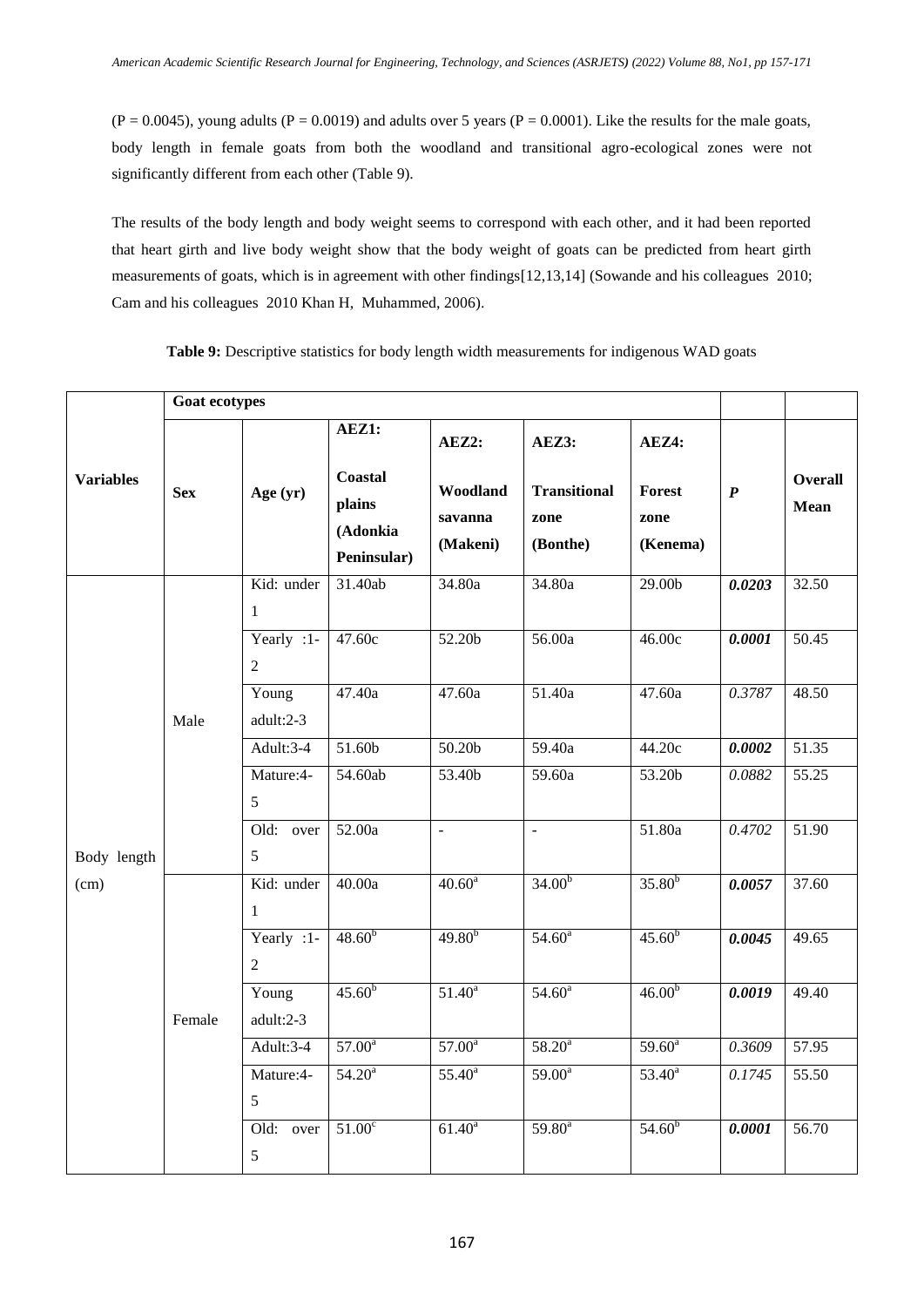Means in the same row followed by the identical superscript are not significantly different from each other at p  $< 0.05$  (DMRT)

## *3.12. Relationship between body weight and other body measurements*

The correlation coefficient analyses were carried out in the present study to figure out and establish the relationship between live body weights with other body measurement traits of goat populations found in Sierra Leone (Table 10). Accordingly, correlation coefficients (r) between live weight and other body measurement traits were found positive with the presence of highly significant ( $P = 0.0101$ ) association of body weight with body length ( $r = 0.9899$ ), and a negative non-significant ( $P = 0.2965$ ) association of body weight with heart girth  $(r = 0.7035)$  for male goats. Moreover, a highly non-significant r-values were also obtained for the female goats as indicated in Table 10. The present high correlations between heart girth and live body weight show that the body weight of goats can be predicted from heart girth measurements of goats, which is in agreement with other finds[12,13,15] . Results of the linear regression analyses of body weight with heart girth showed a moderately high relationship between these variables with a coefficient of determination values of  $R^2 = 0.783$ ; y = 1.0628x  $+ 32.776$  and R<sup>2</sup> = 0.6548; y = 0.8032x + 37.751 for the male and female goats, respectively (Figure 1). The regression between body weight and body length was also significant at  $R^2 = 0.7687$ ; y= 0.7789x + 32.178 and  $R^2 = 0.9151$ ; y= 0.797x + 35.008, for male and female goats, respectively (Figure 1). These findings indicate that an increase of one cm of heart girth or body length resulted in an increase of 1.0628 and 0.7789 kg of live weight, respectively, for male goats and similarly, an increase of one cm of heart girth or body length resulted in an increase of 0.8032 and 0.797 kg of live weight, respectively, for female goats. These results are in line with findings on goats elsewhere[16,17,]. The high and significant correlation coefficient between body weight with heart girth and body length suggest that either of these variables or their combination would provide a good estimator for predicting live body weight in the various agro-ecological zones of Sierra Leone, especially in areas where weighing scale is not available. Moreover, such relatively high relationship of heart girth with weight could be used as a proxy to estimate live body weight for indigenous goats for countries like Sierra Leone where formal breed data recording schemes are not well established. In general, such assessment of body measurements in goats remains very important for avoiding the errors of visual determination of animal weights in areas where weighing balance cannot be assessed



**Figure 2**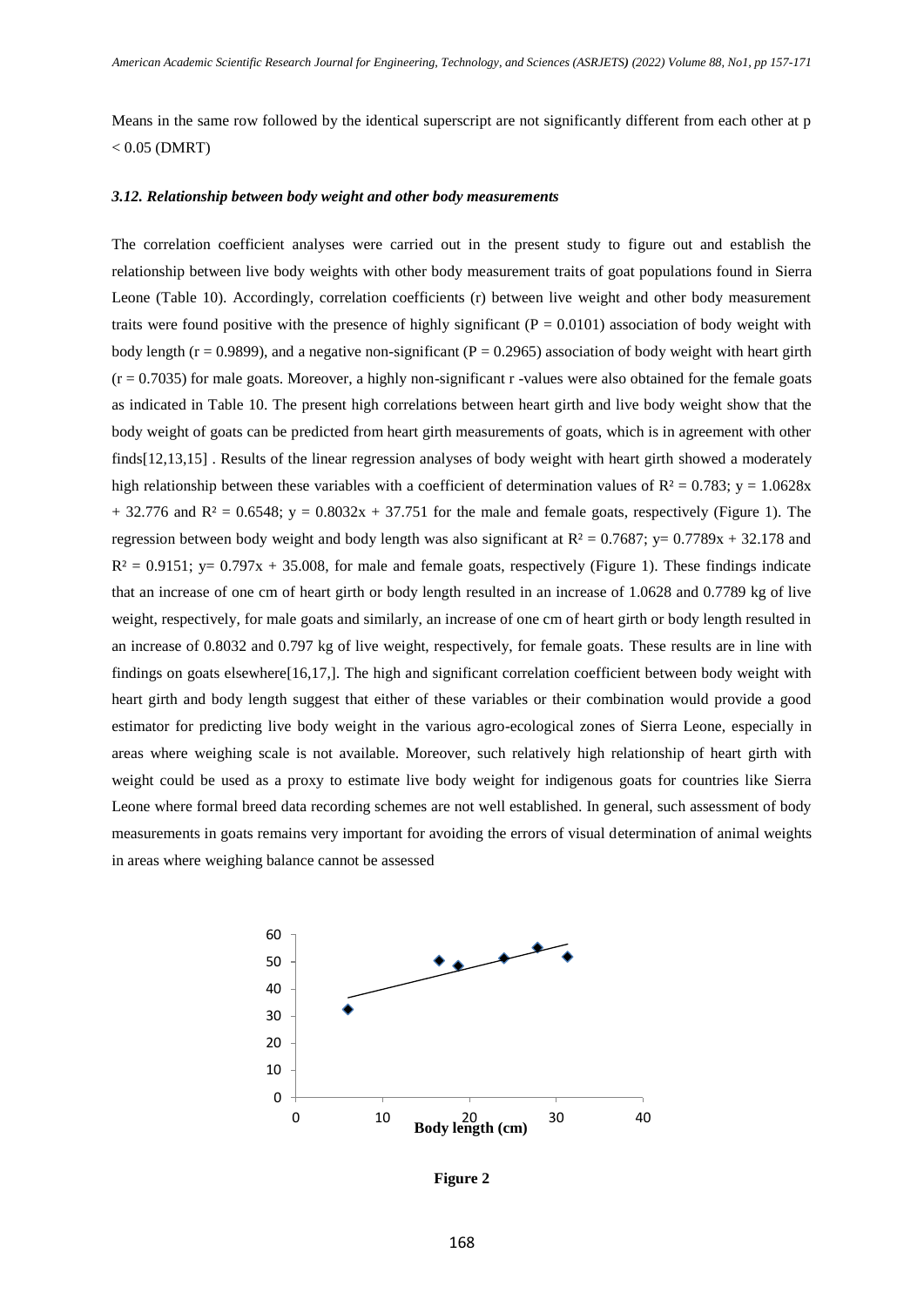



## **4. Conclusions**

- Coat color distribution was observed to be solid black (42.48%); brown with spots (28.43%); brown (15.27%) and white with spots (13.81%).
- There was no significant difference between male and female goats in all age categories in body length, heart girth, ear length, horn length, scrotal circumference, shoulder point and pin bone width.
- The presence of high correlations between body length, heart girth and live body weight shows that the body weight of goats can be predicted from body length and heart girth measurements. Body weights can be reliably predicted from both body length and hearth girths.
- In conclusion, the indigenous WAD in Sierra Leone shows little morphological variation across agroecological zones.
- Minor variations occur between male and female goats in their respective age groups. However, more females than male goats were available especially so for the higher age groups. Male goats are most often slaughtered either for sale of meat or in traditional ceremonies.

## **5. Recommendation**

 Goat breeding programme should be urgently established to make breeding bucks available to goat rearing communities. This is to minimize the effect of inbreeding in the goat population in the country.

## **Acknowledgment**

This work was supported by the Department of Animal Science, School of Agriculture, Njala University. The authors thank the University and the Dean School of Agriculture for providing funds. The authors declare that they have no conflicts of interest.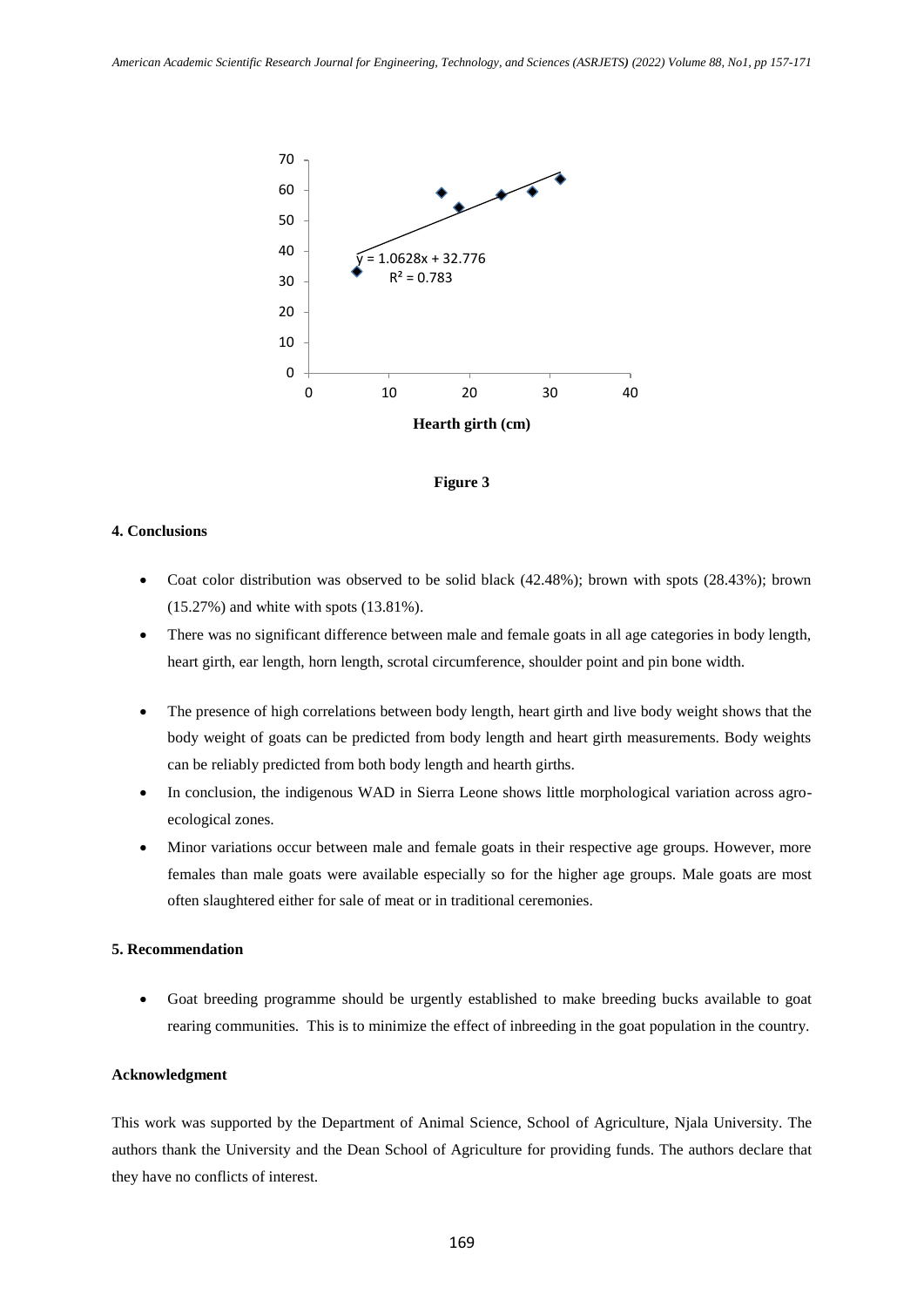#### **6. Author Contribution Statement**

Dr. Abdulrahman Sesay, Dr. Sanpha Kallon and Student( Brima Turay) carried out the experiment, analyzed the data and wrote the manuscript : Dr. Abdul Rahman Sesay and Dr. Sanpha Kallon, and Dr. Vector Patrick Bagla designed the study, planned the experiment protocol, supervised the findings of this work and corrected the manuscript; Dr. Sanpha Kallon contributed to the supervision of the findings. All authors discussed the results and contributed to the final manuscript

#### **References**

- [1]. Oppong-Anane K, Karbo N, Doku CK, Dittoh JS, Rhule SWA, Bayor H, Ameleke GY, Sottie ET (2008). Ghana's livestock growth trend. Ministry of Food and Agriculture, Ghana
- [2].Ozoje, M.O. and O.O. Mgbere. (2002). Coat pigmentation effects in WAD goats: Live weights and body dimensions. Nigerian Journal of Animal Production. 29: 5 – 10.
- [3]. Oni.OO (2003). Breeds and genetic improvement of small ruminants (sheep and goats). A paper presented at the training workshop of small ruminant production, NAPRI, ABU, Shikka, Nigeria
- [4]. (Kintampo Goat Research Station, 2009
- [5] Odubote, IK (1994a). Characterization of the WAD goat for certain qualitative traits. Nigerian Journal of Animal Production. 21: 37 – 41. [6]. FAO (2008). Domestic animal diversity information system. Rome. (available at <http://www.fao.org/dad-i>
- [7]. FAO (2012). Phenotypic characterization of animal genetic resources. FAO Animal Production and Health Guidelines No. 11. Rome.
- [8]. Lawrence T L J and Fowler V R (2002). Growth of farm animals. 2<sup>nd</sup>Edn. CABI Publshing, Oxon, UK. 374p.
- [9]. Peter T. Birteeb, Bright A. Danquah and Abdul-Rahaman S. Salifu,( 2015). Growth Performance of West African Dwarf Goats Reared in the Transitional Zone of Ghana. *Asian Journal of Animal Sciences, 9: 370-378.*
- [10]. Pesmen G and Yardimci M (2008). Estimating the live weight using some body measurements in Saanen goats. Achiva Zootechnica. 11: 30-40.
- [11] Devendra C, Burns M (1983). *Goat Production in the Tropics,* revised ed, Technical Communication Bureaux of Animal Breeding and Genetics, Commonwealth Agricultural Bureaux, UK, 1983.
- [12]. Sowande O S and Sabola O S (2008). Body measurements of West African dwarf sheep as parameters